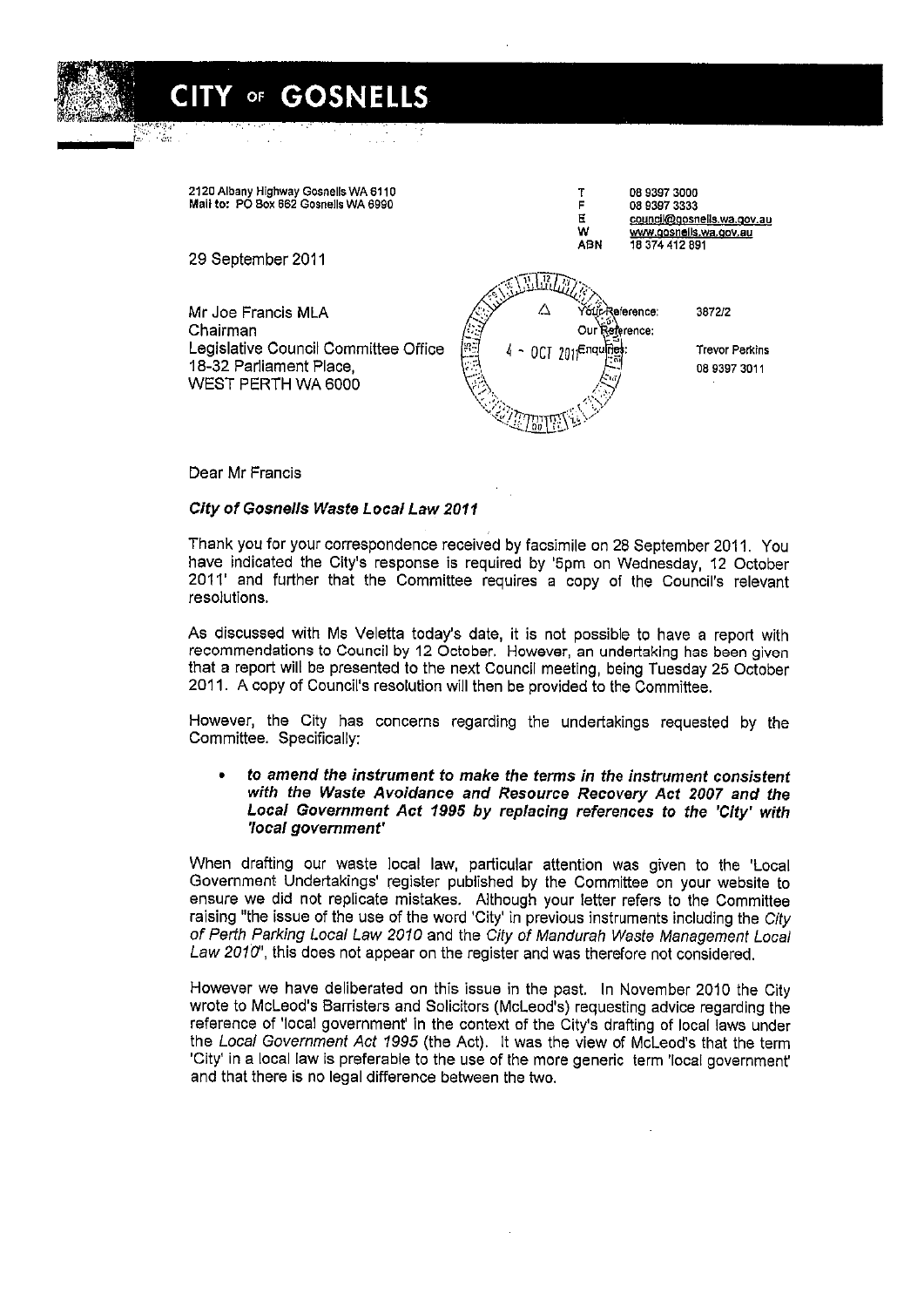runner, sh.4 of the Act, local government is defined as a local government<br>established under the Act. Part 2 of the Act defines the constitution of the local government and that an order can be made designating a 'district a city, town or shire'. The City of Gosnells was proclaimed a 'city' on I July 1977 by the Governor and is deemed a body corporate by vlrtue of s2.5 of the Act.

As a local law is a legislative power of local governments, a proceeding emanating from any breach of a local law is commenced under the organisations corporate name, not 'local government'. Further, as a local law does not apply outside the local government's district, it is logical that the local law refer to the correct title of the local government and not a generic term. Additionally, the local law is titled City of Gosnells Waste Local Law 2011 so reference to 'City' within the local law is consistent with the title. For these reasons, I believe referring to 'city' in our waste local law is correct.

I also note that the City of Gosnells is not the only local government using this term and similar in their local laws. I refer the committee to the following local laws made since 2010 not using the term 'local government':

- City of Kalgoorlie-Boulder Local Government Property Local Law 2010;
- Shire of East Pilbra Standing Orders Local Law 2010;
- Shire of Busselton Standing Orders Local Law 2010:
- Shire of Busselton Dust and Building Waste Control Local Law 2010;
- Shire of Busselton Local Government Property Local Law 2010;
- City of Canning Parking Local Law 2010;
- . Shire of CapelWaste Facility Local Law20fO;
- Shire of Collie Dogs Local Law 2010;
- . Shire of Oardanup Standing Orders Local Law20fO;
- Shire of Nannup Standing Orders Local Law 2010;
- City of Stirling Waste management Local Law 2010,

Is it the intention of the Committee to ensure the above local laws are amended also?

To define the phrases 'collection service of recyclable material' and **'collection for bulk material' in clause 1.2** 

As mentioned above, the City constantly refers to the 'Local Government Undertakings' register published by the Committee when drafting local laws. It is interesting that four waste local laws examined by the Committee and 11sted in this register, did not require amendment to the phrases 'collection service of recyclable material' and 'collection for bulk material'. I refer the Committee to the following local laws:

- Shire of Dowerin Waste Local Law 2010
- Shire of Goomalling Waste Local Law 2010
- . Shire of Broomehilf-Tambellup Waste Services Local Law20fO
- Shire of Northam Waste Local Law 2009

Additionally, the Shire of Merridin Waste Local Law 2011 contains the same wording. Is the undertaking required by the Committee from the City of Gosnells to define these terms made in error'?

## To review and revise the offences and Schedule 1 (Prescribed Offences). Please provide details of proposed amendments

In your letter you state "the Committee is concerned about a number of offences and prescribed offences in the Local Law, The Committee'is of the firm view that many offences and prescribed offences are contrary to the principles of good governance"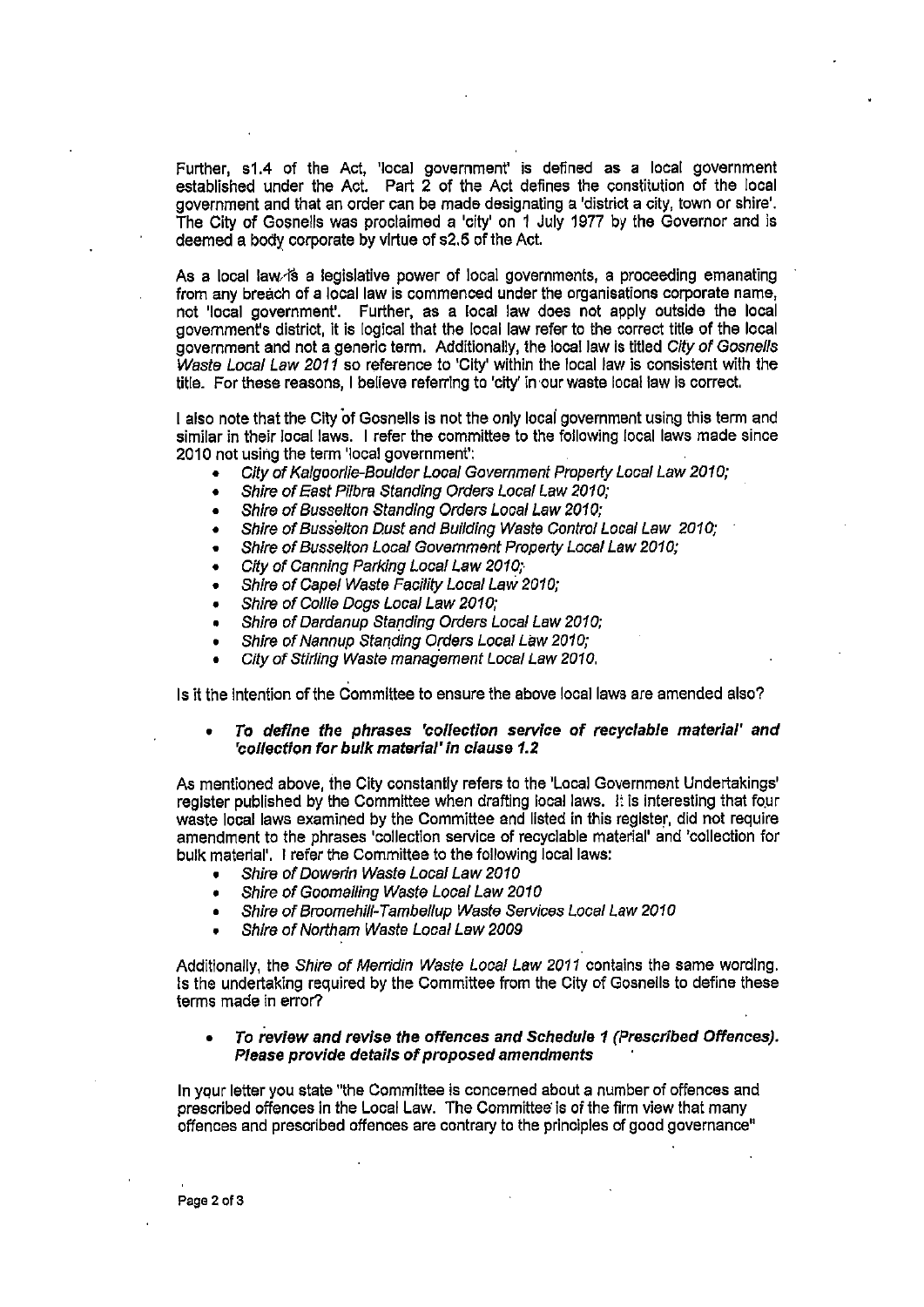and "the Committee notes that offences that are too vague and uncertain are not authorised by the empowering provision". However, these specific offences causing concern to the Committee are not listed and therefore the City is uncertain which provisions you are referring to. Could the Committee please provide this list?

The letter does list some examples, although the City is not the only local government using this particular wording.

However I am particularly concerned with your comment"... some offences including failing to keep a lid closed, failing to keep the receptacle so it is not visible from the street or failing to keep it in a prescribed position may be considered more trivial acts or omissions, not conduct that should attract the fines enacted in the Local Law". This is a personal opinion.

These clauses have been specifically included in the local law to deal with ongoing health issues experienced by our local government. I am sure you can understand some of the issues confronting local governments in relation to waste and how necessary these provisions are. In any event, as these clauses create an offence, it is proper to have a penalty attached. Is it the view of the Committee that the clauses giving rise to the offence be disallowed?

While I await the Committee's response to the above, I will arrange for the matter to be presented to Council. However, as you have raised concerns aboutthe term City' and prescribed offences in the local law, are you suggesting the entire local law not be enforced until the undertakings have been completed?

Your prompt reply is appreciated.

Yours sincerel

Trevor Perkins DIRECTOR GOVERNANCE